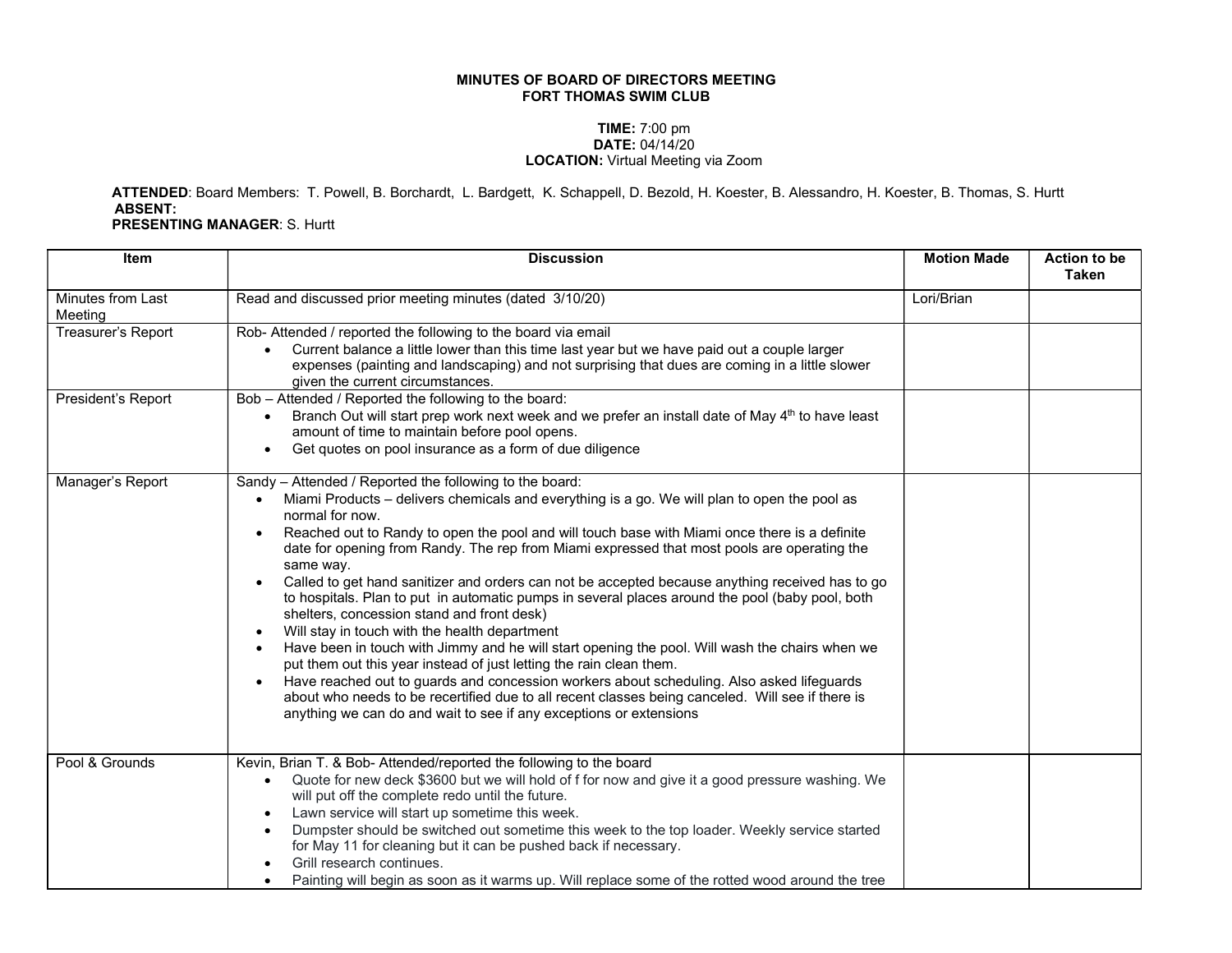|                     | before the painting begins. We are planning to paint the bathrooms next year to match the rest of<br>the updated exterior painting. Also plan to switch out old hardware.<br>Landscaping should start next week but all weather dependent.                                                                                                                                                                                                                                                                                                                                                                                                                                                                                                                                                                                                                          |                 |  |
|---------------------|---------------------------------------------------------------------------------------------------------------------------------------------------------------------------------------------------------------------------------------------------------------------------------------------------------------------------------------------------------------------------------------------------------------------------------------------------------------------------------------------------------------------------------------------------------------------------------------------------------------------------------------------------------------------------------------------------------------------------------------------------------------------------------------------------------------------------------------------------------------------|-----------------|--|
| Swim and Dive       | Bob-Attended / reported the following to the board<br>Meet the team night needs to be discussed. Either canceled or a social distance type event.<br>$\bullet$<br>Ashton Foley has volunteered to repaint Sharks sign to give it a fresh look.<br>$\bullet$<br>Lindsey has agreed to come back this summer for dive coach<br>$\bullet$<br>Brendan Connely and Beth Ann Griffith will be joining as assistant coaches this year if all goes as<br>$\bullet$<br>planned.                                                                                                                                                                                                                                                                                                                                                                                              |                 |  |
| Membership          | Lori- Attended/reported the following to the board:<br>18 certificates have been turned in at this point.<br>$\bullet$<br>More than half of the members have paid at this point.<br>$\bullet$<br>10 new Alumni pass applications and 14 renewed at this point.<br>$\bullet$                                                                                                                                                                                                                                                                                                                                                                                                                                                                                                                                                                                         |                 |  |
| Activities          | Denise- Attended and reported the following:<br>Still waiting to hear back from Food Truck Vendors<br>$\bullet$<br>Working on the sign with Staples.<br>Cookout Schedule:<br>May: Tricia, Brian T., Lori<br>June: Heather, Kevin, Brian A.<br>Aug: Bob, Rob, Denise                                                                                                                                                                                                                                                                                                                                                                                                                                                                                                                                                                                                 |                 |  |
| <b>New Business</b> | <b>Board Discussion Topics:</b><br>Issues due to current pandemic situation<br>Current Members - Offer a deferred payment option for current members that can not pay. Use<br>$\bullet$<br>August 15 as a first deadline. We will draft a document stating that dues will be deferred until<br>August 15th and if payment is not made by that point we will need to come to a new agreement.<br>New Members- options will be deferred payments or remain on list until next year and defer<br>membership option until the following year. We will address these on a case by case basis.<br>If we don't open we will tell people that their dues will apply to the next year or if necessary we<br>$\bullet$<br>can refund on a case by case basis.<br>We will explore various options for extending the season if needed. Currently planning to play it<br>by ear. |                 |  |
| <b>Old Business</b> | <b>Board Discussion Topics:</b>                                                                                                                                                                                                                                                                                                                                                                                                                                                                                                                                                                                                                                                                                                                                                                                                                                     |                 |  |
| <b>Next Meeting</b> | The next meeting will be on Tuesday May 5 at 7:00 PM via Zoom<br>Motion to Adjourn                                                                                                                                                                                                                                                                                                                                                                                                                                                                                                                                                                                                                                                                                                                                                                                  | BrianT./ Tricia |  |